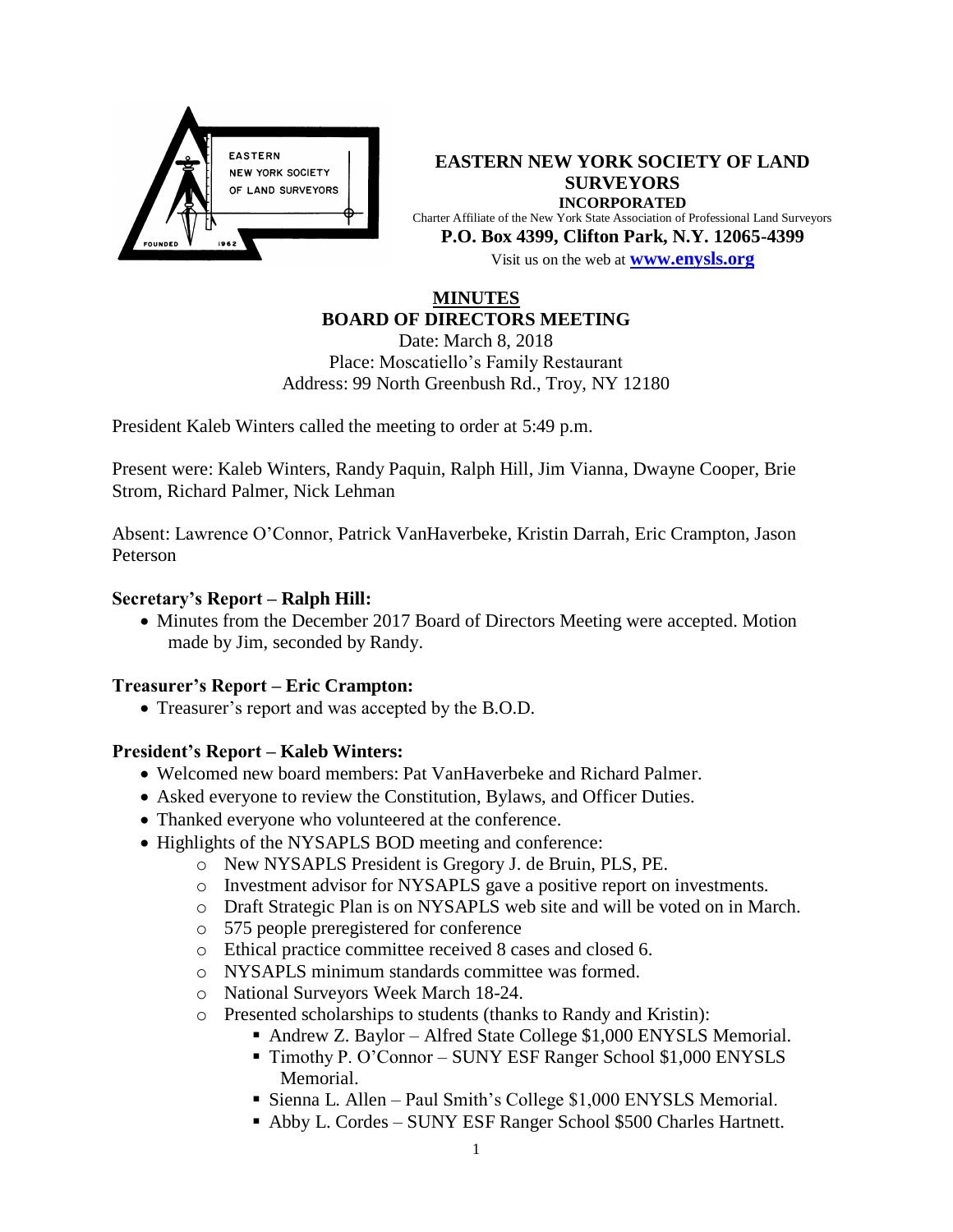- Talked about posting general membership meetings on public calendars and in newspapers.
- Brie and Jim volunteered for creating a  $2018 2019$  budget.
- Call for members to update list of historical record holdings.
- Call for volunteers to serve on standing committees.
- Donation made by Glen Watson to the Charles Hartnett scholarship.
- We must e-file IRS form 990-N by May  $15<sup>th</sup>$ .
- We paid for website domain name for one more year (until March 17, 2019), hosting is paid up until No. 24, 2018. Randy made a motion to reimburse Kaleb \$14.95, seconded by Ralph, motion passed.

## **Executive Vice President's Report – Randy Paquin:**

Randy's wife made a raffle basket for ENYSLS to provide to NYSAPLS for the conference. Need to send a thank you card.

## **Vice President's Report – Jim Vianna:**

- NY Elevation Certificate and FEMA continuing education for general membership meeting.
- SHS 2018 Rendezvous in New Orleans Sept. 9-12<sup>th</sup>.
- Proposed 2018-2019 budget.
- May general membership meeting will be at Pearl Street Pub.

# **STANDING COMMITTEES:**

Constitution & By-laws: Larry O'Connor, Bill Schraa, Ralph Hill and Randy Paquin: N/R Continuing Education: Jody Lounsbury, Chuck Lent and Larry O'Connor: N/R Ethics: Jim Vianna, Jeff Ostertag and Kevin Rounds: N/R Finance: Bill Darling and Chris Czerw: N/R Legislative: Larry O'Connor: N/R Program: Randy Paquin, Larry O'Connor: N/R Public Relations: Jody Lounsbury, Brie Strom: N/R Scholastic Development: Kristin Darrah and Randy Paquin: N/R Business Practice & Technical Information: Chris Czerw: N/R Membership: Robert Wilklow and Steve Dickson: N/R Website: Richard Bennett and Ralph Hill: N/R

# **TEMPORARY COMMITTEES:**